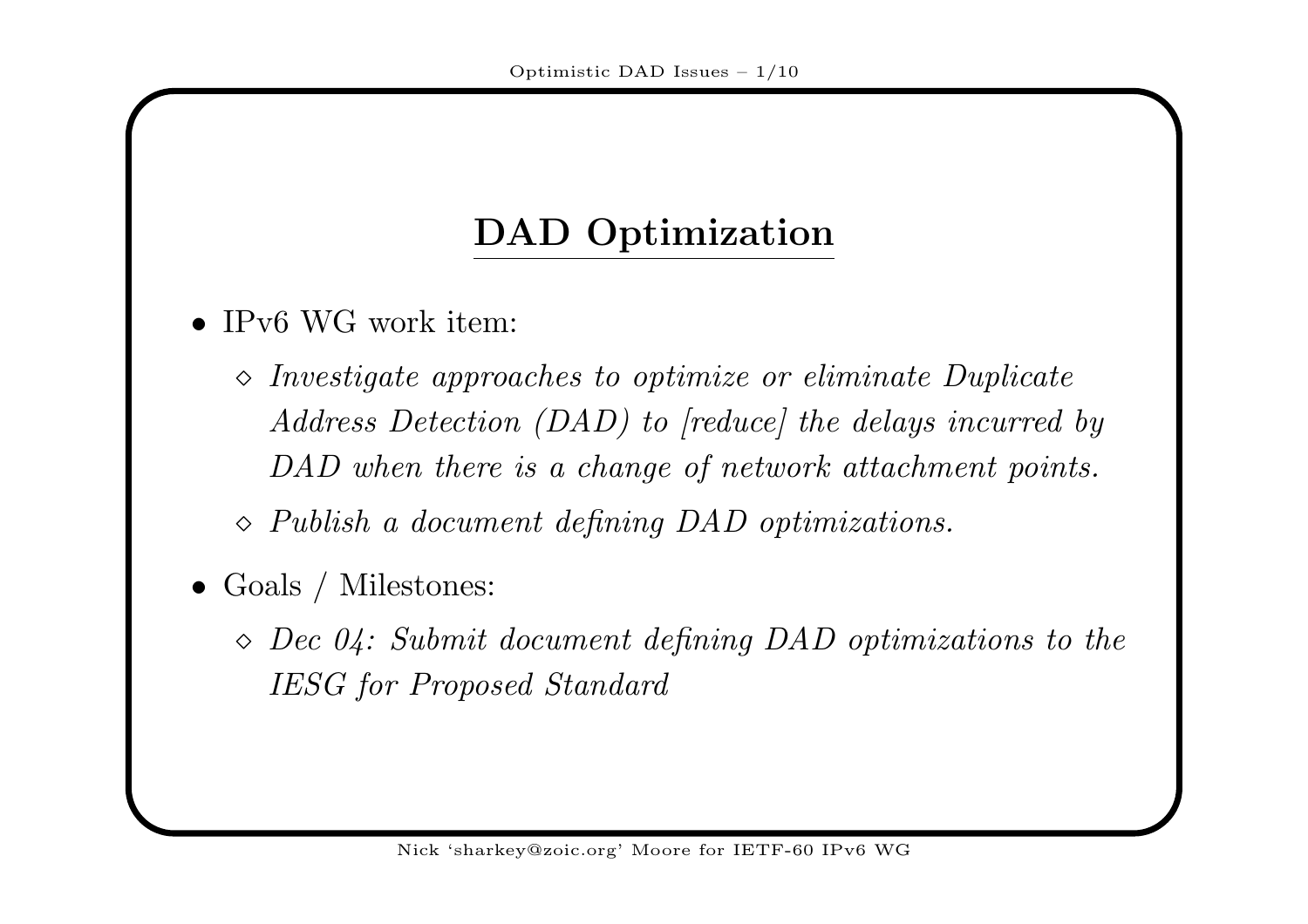## Optimistic DAD

draft-ietf-ipv6-optimistic-dad-01

- Accepted as WG draft at IETF-59.
- Modifies behaviours defined in RFC 2461 / 2462 to allow communication to begin immediately.
- Originally in response to MobileIPv6 requirements, but applicable to any situation where an IPv6 host must configure <sup>a</sup>naddress without delay.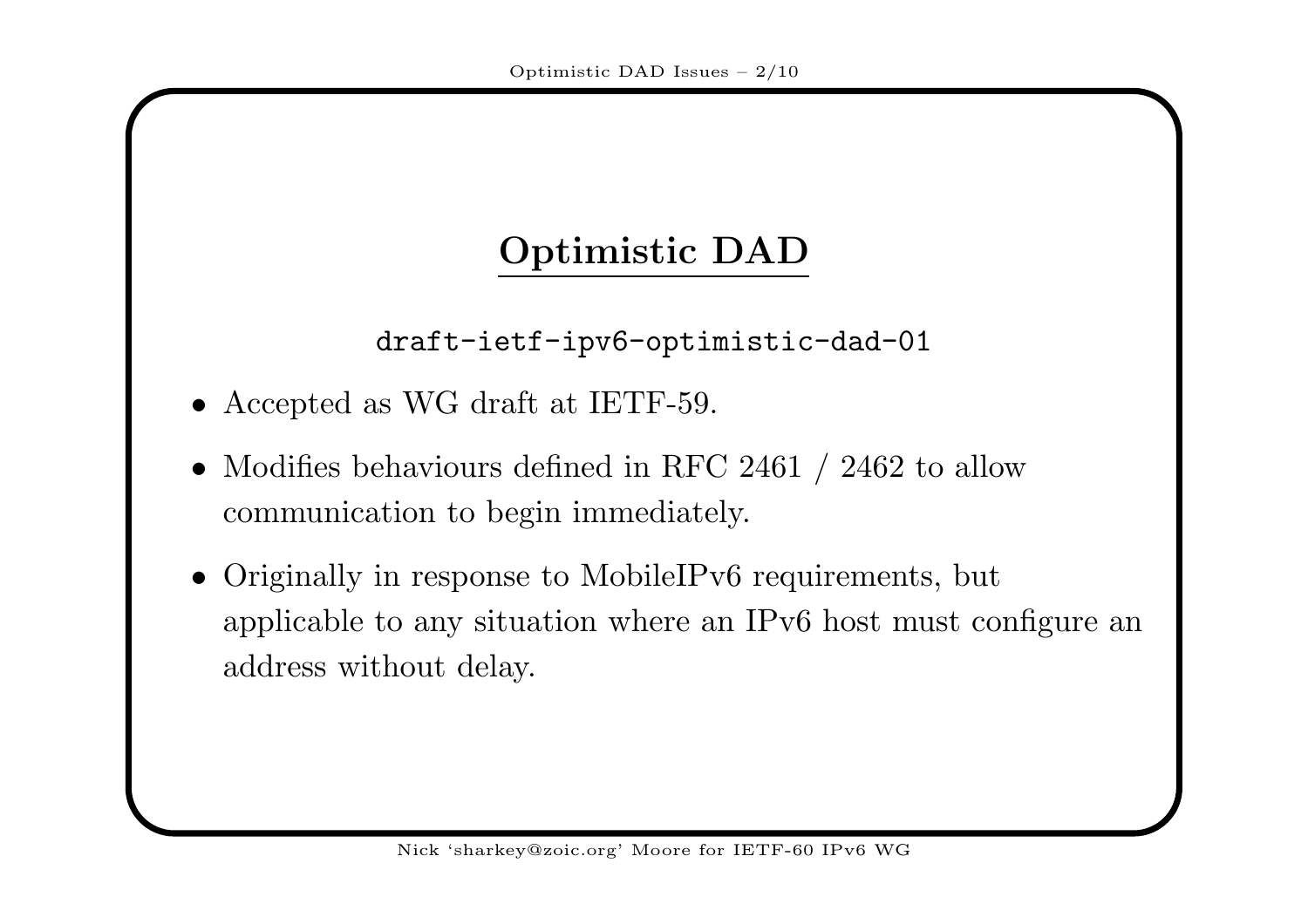### Issues List

[http://www.ctie.monash.edu.au/ipv6/fastho/opti\\_dad\\_issues.html](http://www.ctie.monash.edu.au/ipv6/fastho/opti_dad_issues.html)

- Only lists issues raised since the details stablized: individual draft -04 and WG drafts -00 and -01
- Doesn't list the multitude of helpful spelling and grammar corrections, or all the terminology nits.
- <sup>I</sup> will review all emails before -02.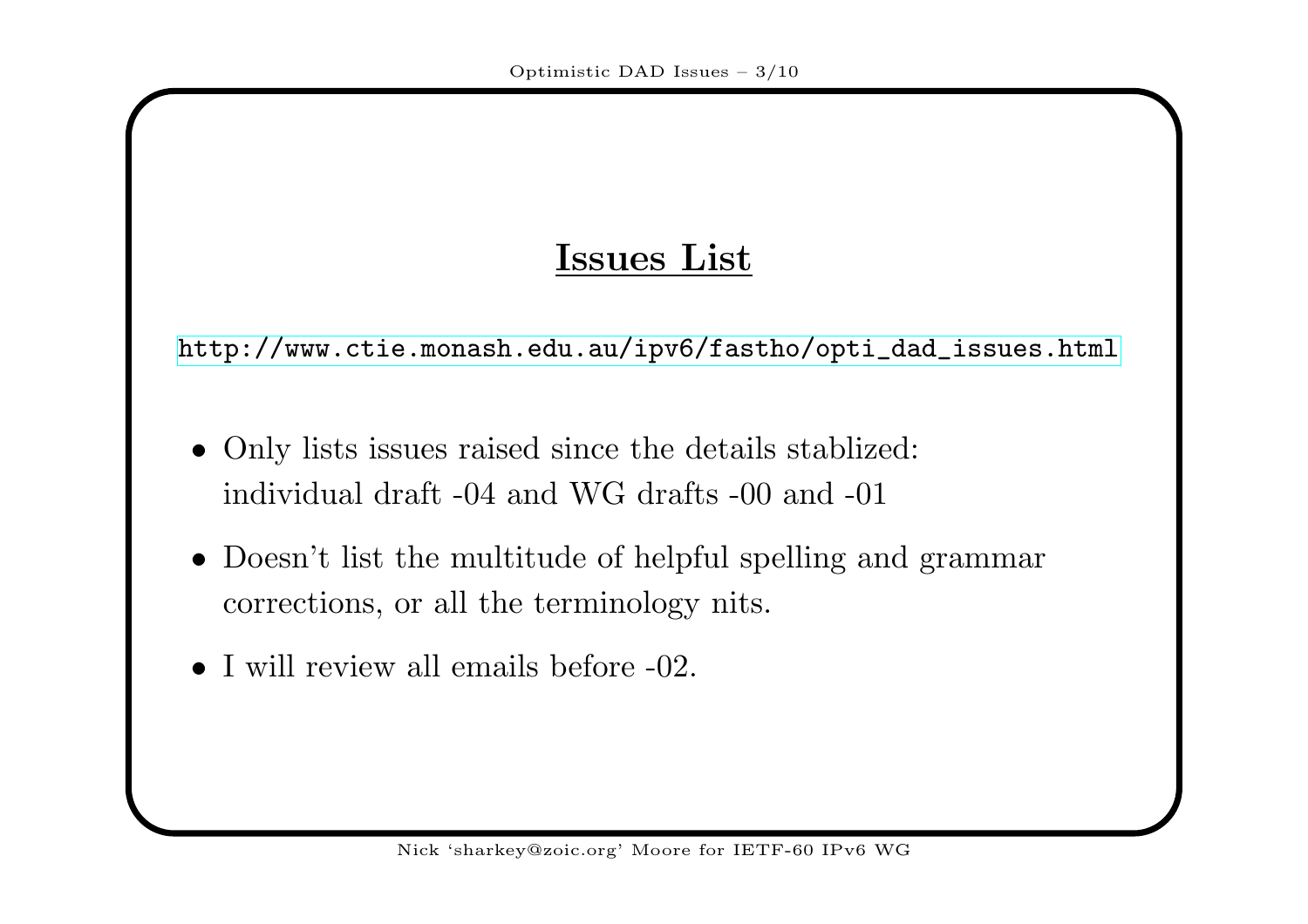### 04-2 & 04-3 & 00-3

- Definition of 'Well Distributed' is problematic.
- Section 3.4 ('DAD vs DIID') has been considered in RFC2462bis.
- Section 3.3 ('Address Generation') is inappropriate / out of scope for OptiDAD.

# ⇓

- New text does not use that definition.
- Section 3.4 removed from OptiDAD.
- Section 3.3 moved to 'Appendix A'.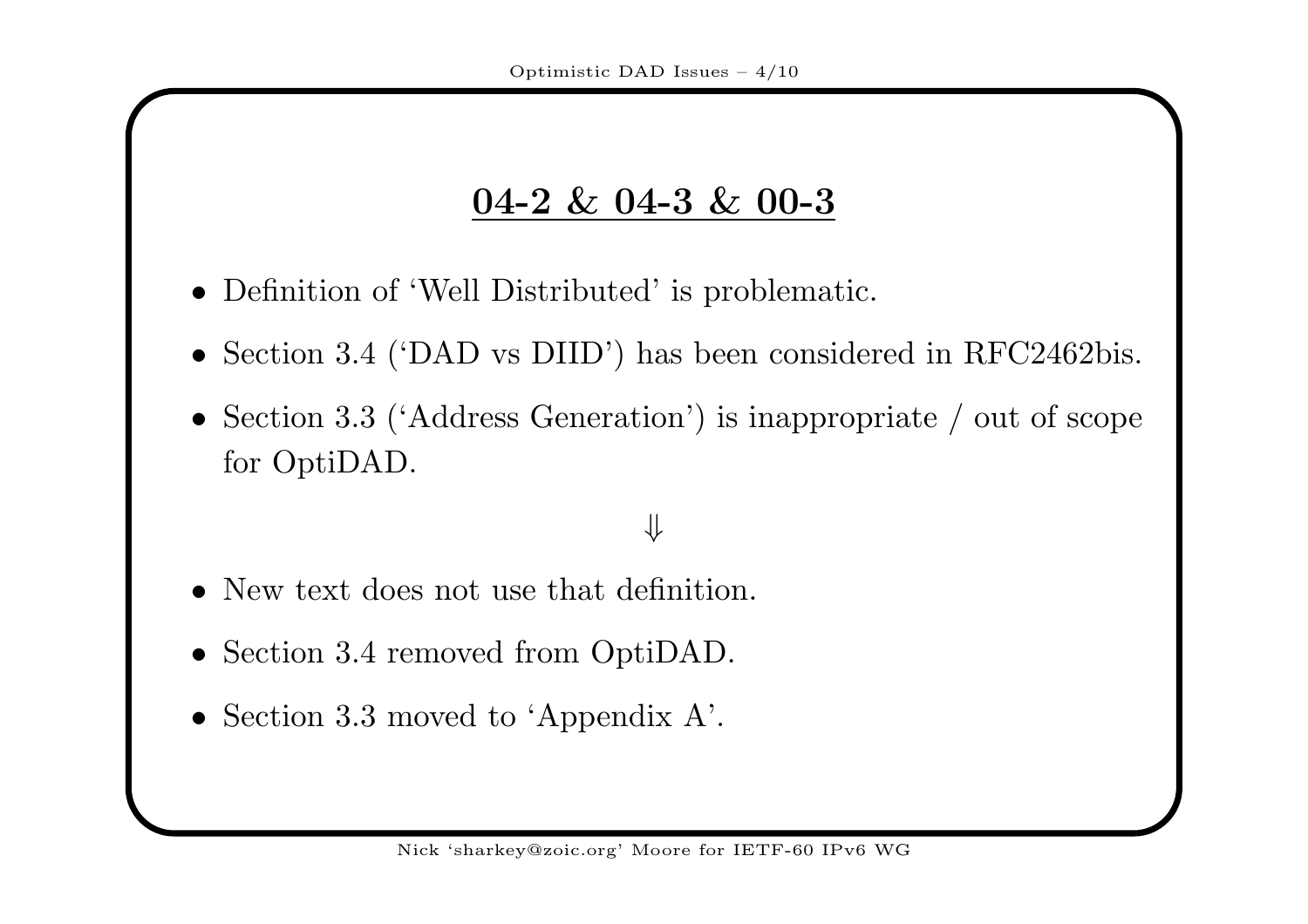## 00-2, 01-5: Address States

Pekka Savola: I don't think the memo is clear enough how a Tentative address on an ON compares to the tentative address on <sup>a</sup>standard node?

 $NEW \text{ } TEXT:$  This draft introduces a new address state, 'Optimistic', which is used to mark an address which is available for use but whichhas not completed DAD. Protocols which do not understand thisstate should treat it equivalently to 'Deprecated' [...]

### ⇓ New text needs further work ('draft', 'flag', the exact status of <sup>a</sup>no-longer Optimistic Address)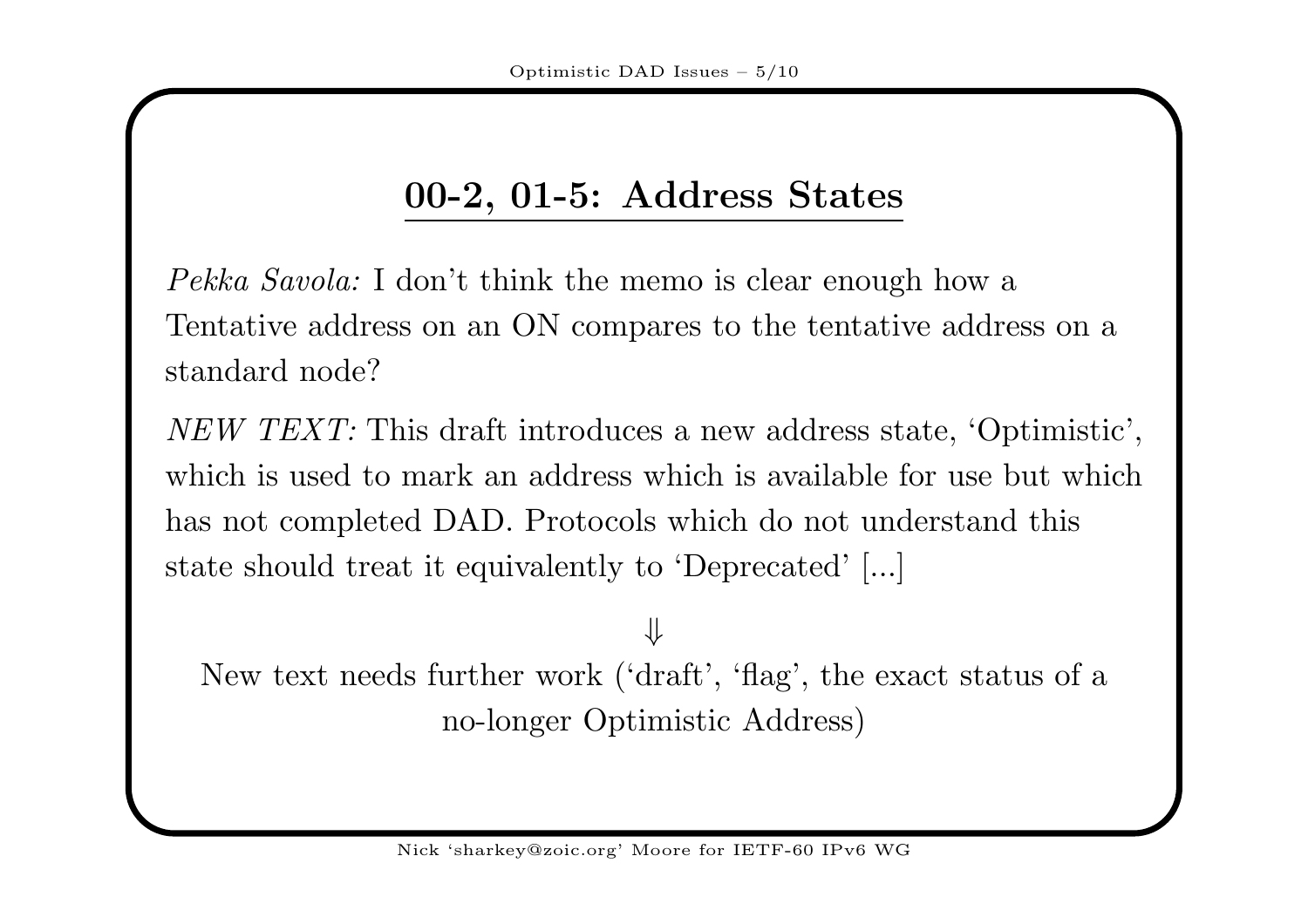# 04-4: RA SLLAO Option

- Routers may choose not to include SLLAO in their RAs "to facilitate in-bound load balancing over replicated interfaces"[RFC2461].
- OptiDAD depends on RAs with SLLAO, so can OptiDADhonestly claim to be compatible with unmodified routers?
- <sup>I</sup> don't see this as <sup>a</sup> problem: routers will typically include the SLLAO, and OptiDAD will fall back to default behaviour if itisn't there.

#### ⇓unchanged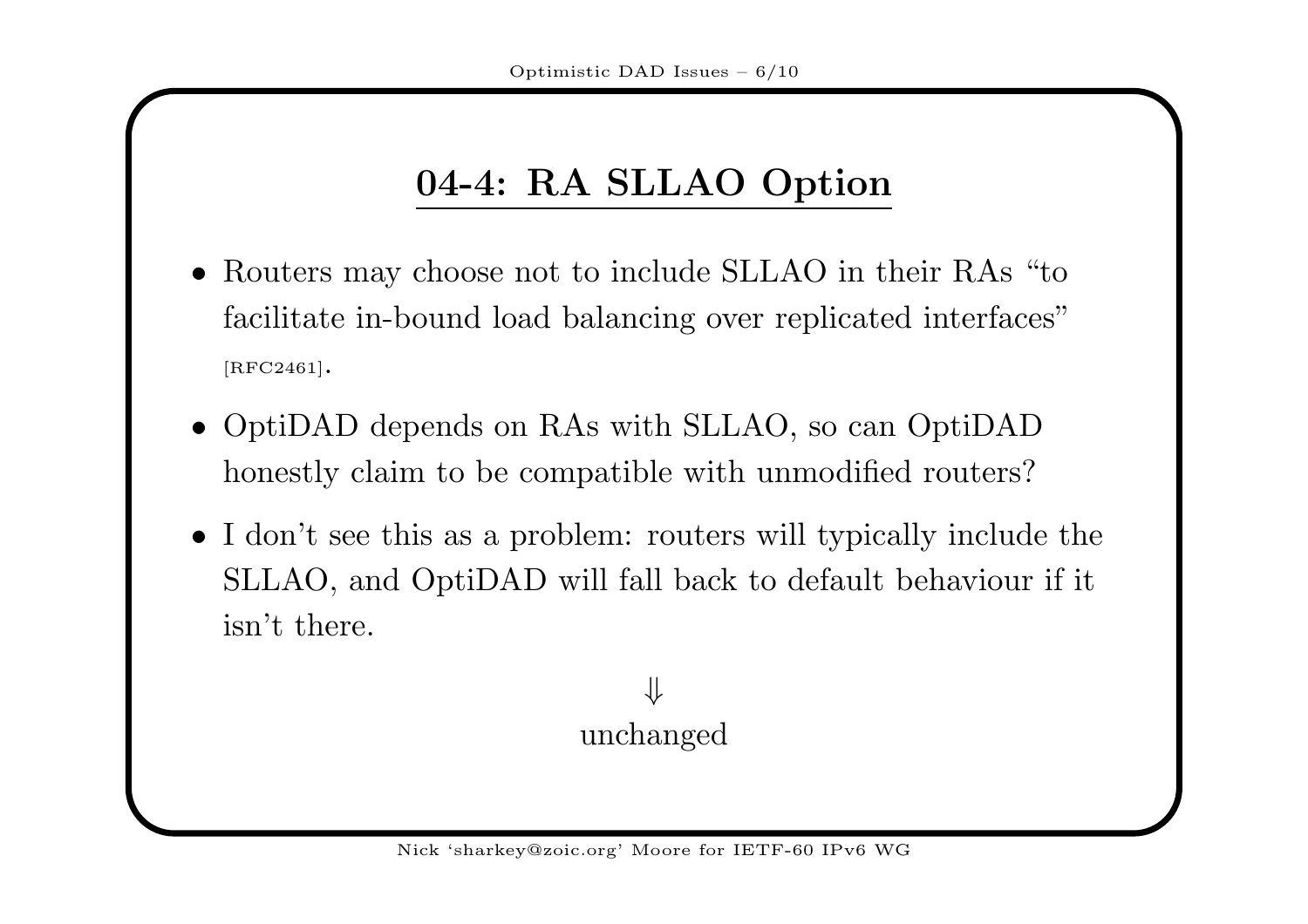## 00-4: Manual Address Suitability

Should OptiDAD be allowed on (for example) manually configuredaddresses?

It's not clear what the probability of collision has to be beforeOptiDAD is not an optimization.

## ⇓

With the removal of 'Address Generation', this is no longer <sup>a</sup> draft requirement, but it is retained in the explanatory text.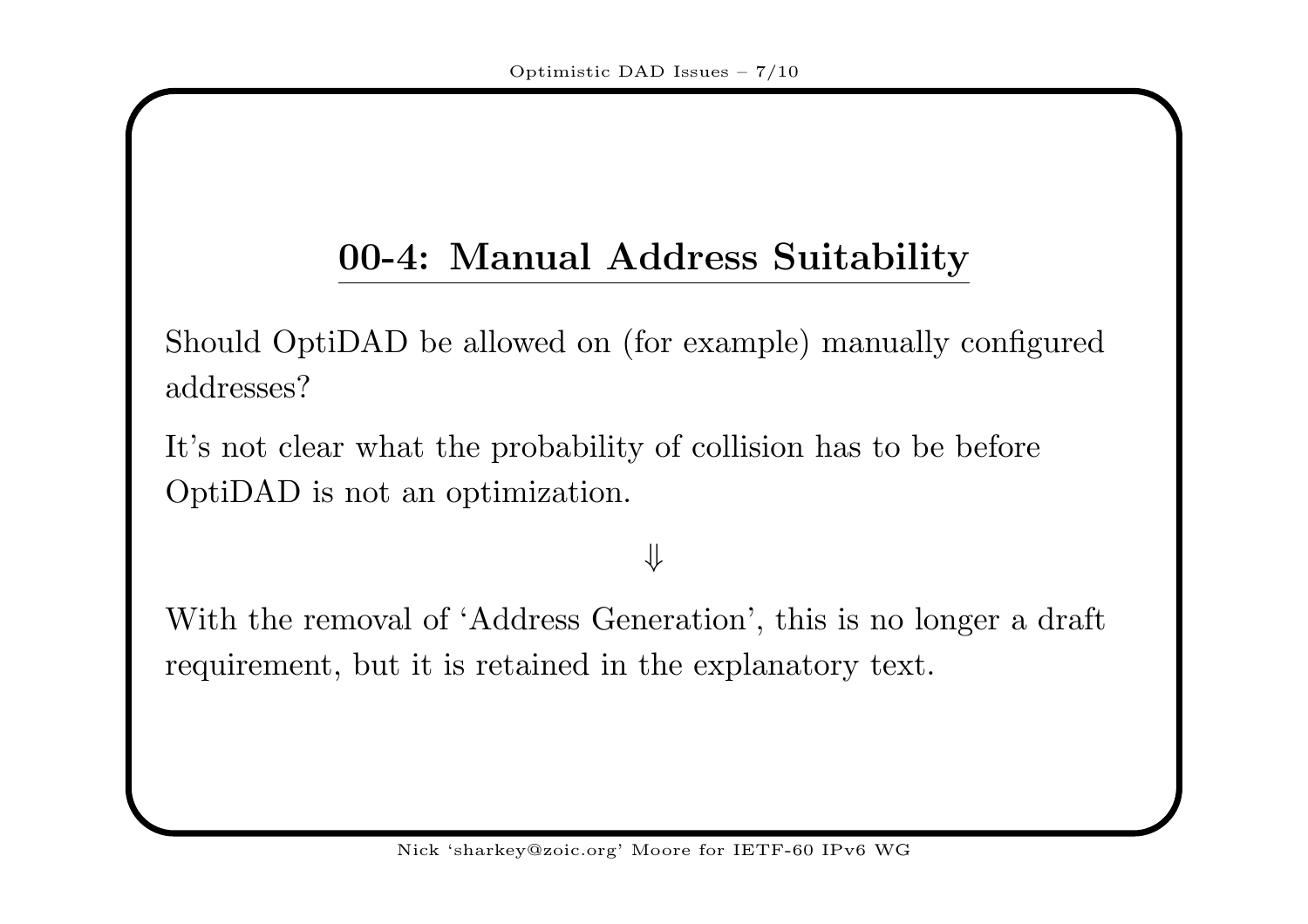## 04-1, 01-3: Unsolicited NAs

- Draft explicitly mentions that nodes MAY choose to sendunsolicited NAs
- This behaviour may be useful for predictive handovers, but is not necessary to specify in OptiDAD. There are concerns about itssafety.

#### ⇓

 $NEW \text{ } TEXT: \text{ A node MUST NOT send any unsolicited Neighbour}$ Advertisements from an Optimistic Address, unless the Override flagis cleared  $(O=0)$ .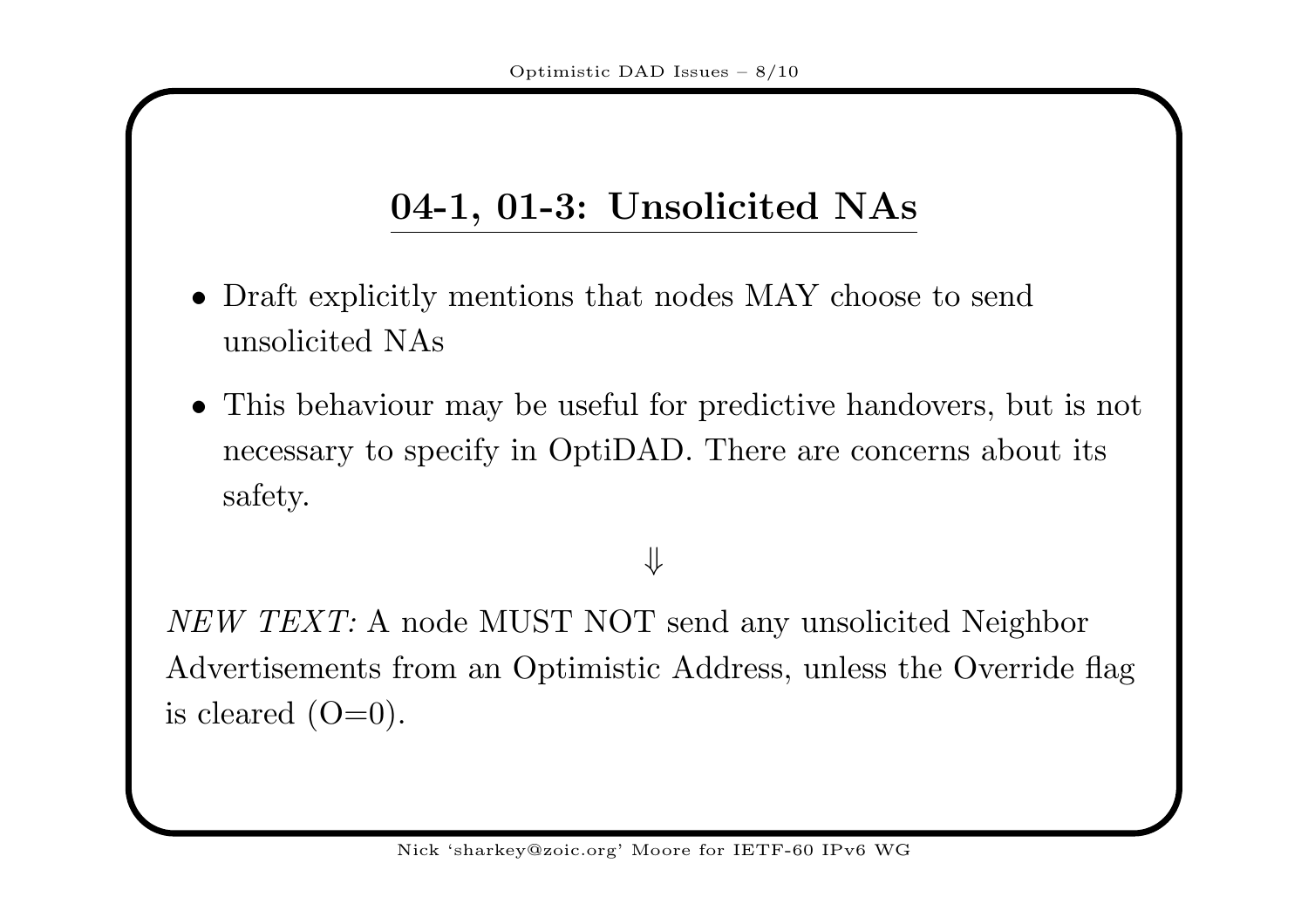# 00-6: IsRouter flag

An RS from an Optimistic Address with no SLLAO will not changethe LL address in neighbours' caches, but will clear the 'IsRouter'flag if that address collides with <sup>a</sup> router.

#### ⇓

 $NEW \text{ } TEXT:$  An address collision with a router may cause neighbouring routers' IsRouter flags for that address to be cleared.However, routers do not appear to use the IsRouter flag for anything,and the NA sent in response to the collision will reassert the IsRouter flag.